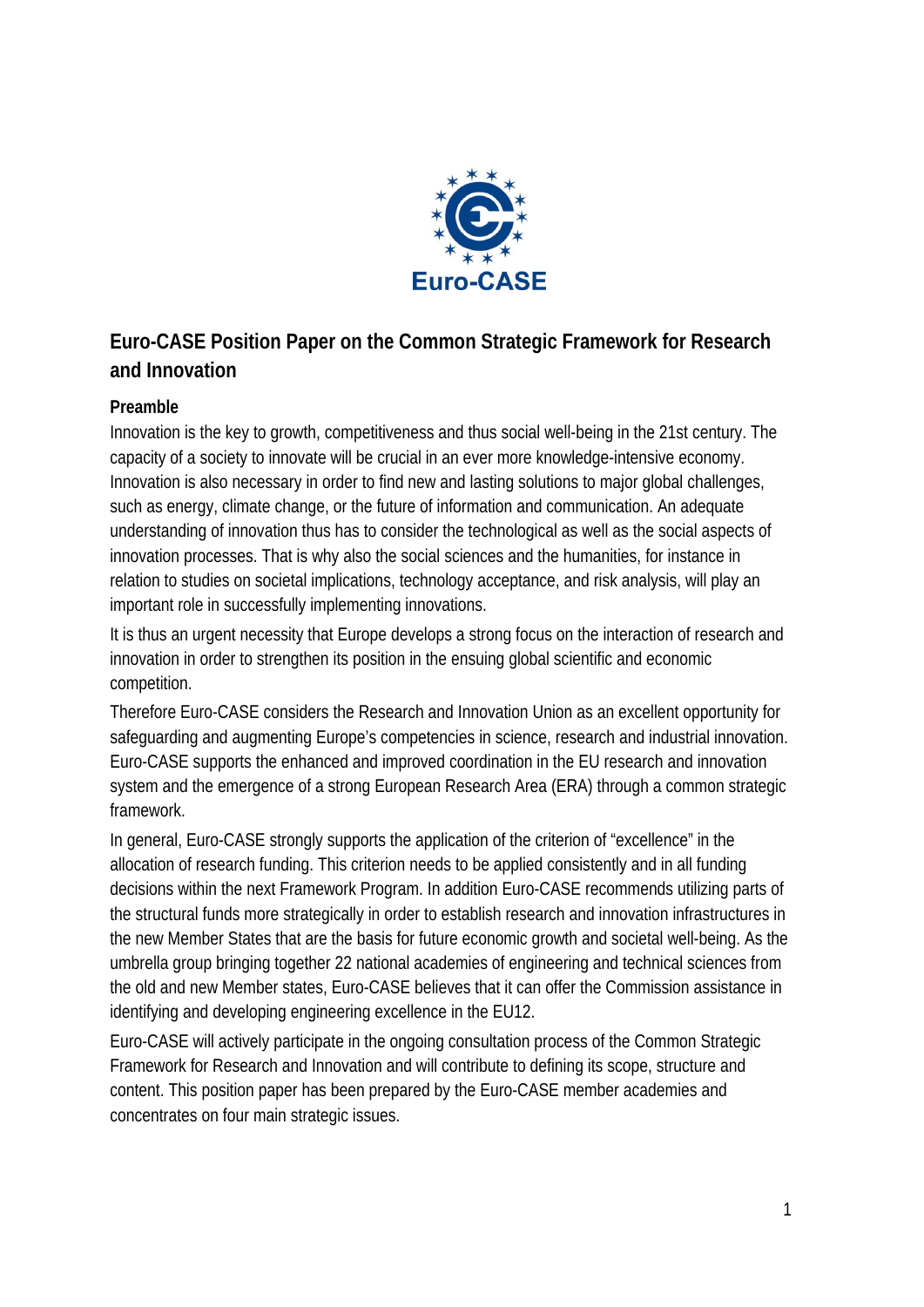# **1. Simplification**

The European system for supporting science, research and innovation needs to become more flexible and less bureaucratic.

The paper work necessary for participating in EU projects of any kind is a major obstacle and has become a barrier for academic groups as well as companies, in particular SMEs. The funding system must be governed by rules and procedures which are transparent, convincing, and realistic and, over time, stable and reliable, thereby providing legal certainty and the necessary incentives to attract the participation of the best contributors.

While it is understandable that the European Commission is concerned with the possibility of financial mistakes, administrative errors and even fraud, the measures taken and implemented across the board within the EU in order to minimize these risks have led to a control system of reporting of previously unprecedented scale. The system now defeats its very purpose and is perceived as a bureaucratic burden. While acknowledging the need for smart and effective controls, the funding system should be based on trust into science and industry, best effort evaluation, risktolerance and entrepreneurship. The European Commission's attitude urgently needs to move from "control" into "trust" – the Union has to shed its image of being bureaucratic and inflexible.

Measures to be taken:

- reduce complexity by limiting the number of instruments and funding mechanisms
- consistent interpretation and application of rules and procedures by all officers, DGs and auditors
- unification of rules managed by different Research Executive Agencies
- acceptance of participants' national accounting norms
- accelerated procedures from application to contract in 6 months
- **transparency, stability and reliability, legal security**
- funding decisions based on appropriate, target-oriented and transparent criteria

## **2. Human capacity building and intensified support of young scientists**

The future success of a common strategic framework for EU research and innovation funding is highly dependent on a well-functioning educational system.

The challenges for Europe in this context are an overall decrease in study results among European students compared to students from other parts of the world and a decrease in interest for higher education in science and technology. Both problems were pointed out to the Commission by Euro-CASE in 2009 as results of an international conference on the topic.

Euro-CASE therefore places great emphasis on the development of the educational system in Europe. Educational and training aspects should be considered central to all initiatives when planning for a common strategic framework for EU research and innovation funding. It is of great importance that the Directorate-General for Education and Culture and the Directorate-General for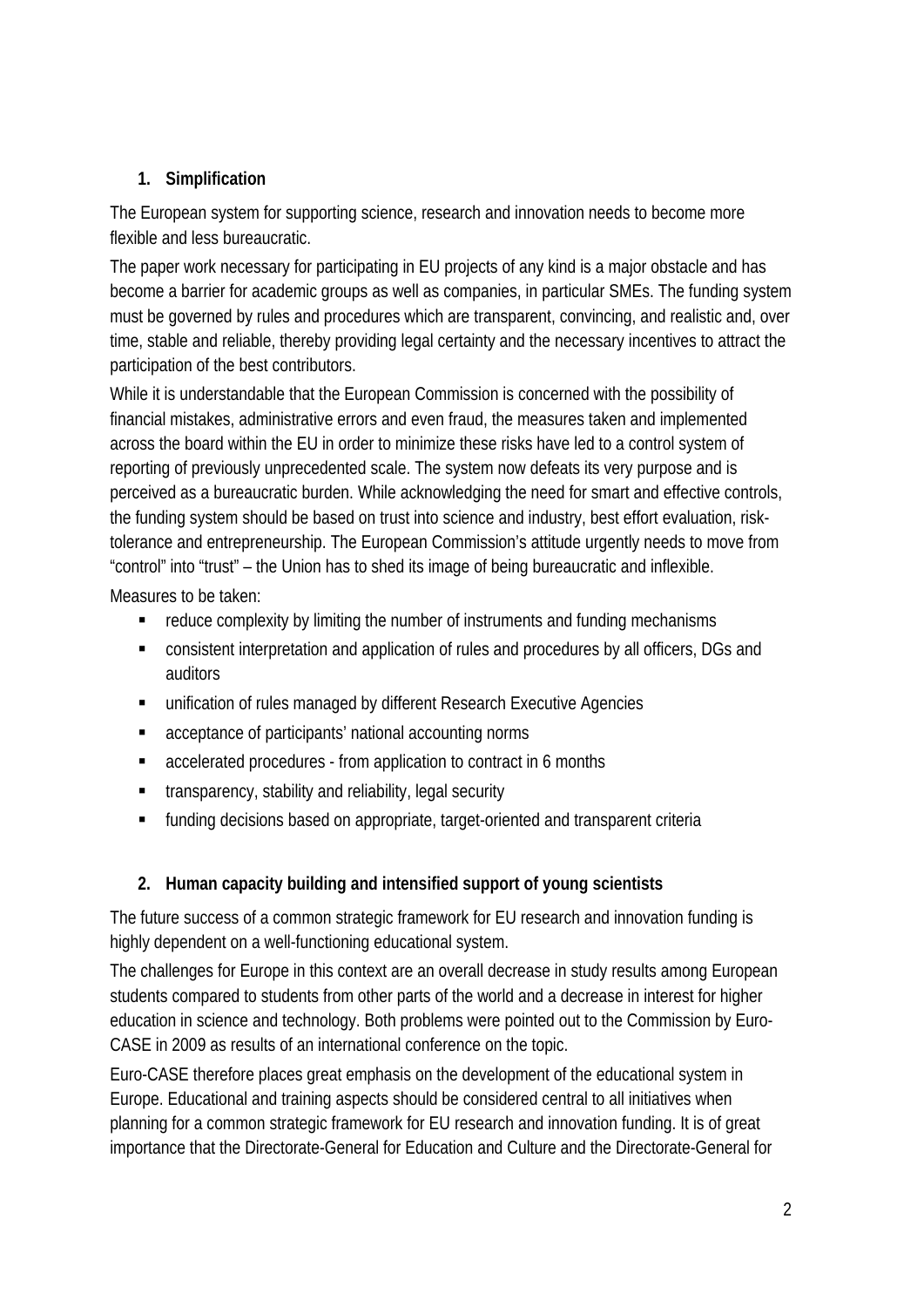Research and Innovation cooperate closely. Euro-CASE recommends strengthening the support of human capacity building, especially the intensified support of pupils and students.

Measures to be taken:

- **EXECT** implementation of funding for pupils and students in order to mobilise their competences and curiosity for research and innovation
- **EXECUTE:** improvement of funding for junior researchers
- development of research sabbatical programs for European scientists to improve mobility at all career stages
- **EXECT** improving the flexibility of exchange programmes between companies and public institutions to foster their interdependence

### **3. Innovation**

The Green Book has adopted a largely academic perspective of the current system and fails to sufficiently recognize the industry and business perspective. The science and technology push for innovation must be complemented by an industry perspective for innovation and a market-demand led need. In particular the Commission must move from a narrow model of innovation which concentrates on commercialising academic discoveries ("from research to commercialisation") towards a more effective and inclusive innovation stimulation strategy addressing both academic research and research in commercial firms.

Although the Innovation Union is moving in the right direction, Euro-CASE recommends the development of a clarified plan for innovation on its own merits.

Measures to be taken:

- support for a trans-European incubator systems incubators have been successfully implemented in EU individual countries; Israel can be taken as a role model
- **•** harmonization of the public procurement system and the general terms and conditions used in the member states
- **EXECT** innovation procurement to be linked into a common strategic framework for EU research and innovation funding
- **EXEDENT** implementation of a Small Business Innovation Research (SBIR) system
- further harmonization of business and legal frameworks in order to allow for economies of scale and profitable innovation
- **EXEDENT** improved access to early stage venture capital in Europe
- full implementation of the EU Patent
- development of at least one large scale research programme led by a European strategic need